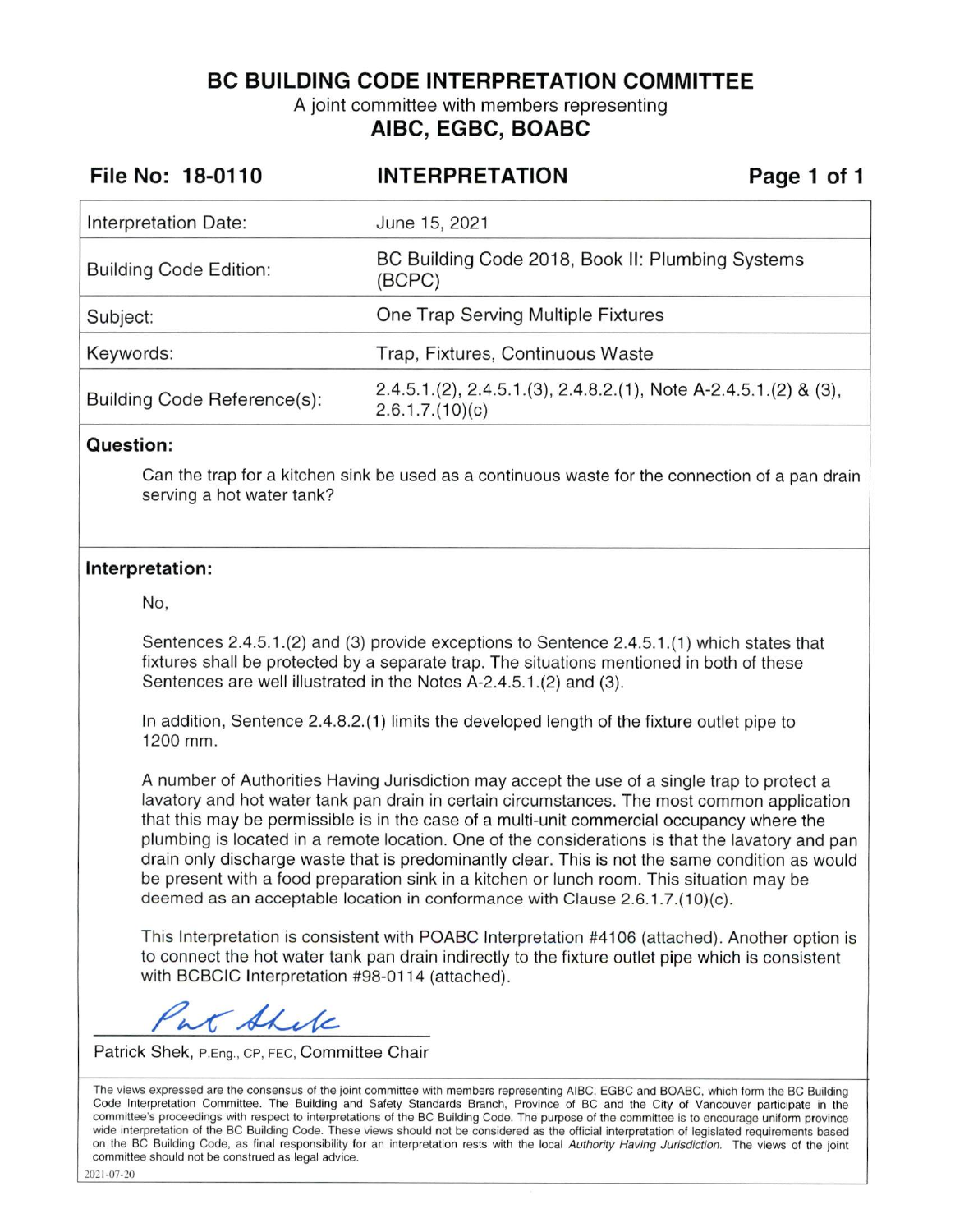## **BC BUILDING CODE INTERPRETATION COMMITTEE AIBC, APEGBC, BOABC, POABC**

| File No: 98-0114                   | <b>INTERPRETATION</b>             | Page 1 of 1 |  |
|------------------------------------|-----------------------------------|-------------|--|
| Interpretation Date:               | April 21, 2004                    |             |  |
| <b>Building Code Edition:</b>      | <b>BC Building Code 1998</b>      |             |  |
| Subject:                           | <b>Pan Drain Connections</b>      |             |  |
| Keywords:                          | Service Water Heaters, Pan drains |             |  |
| <b>Building Code Reference(s):</b> | 7.6.1.7. (9) (a) (b) (c)          |             |  |
|                                    |                                   |             |  |

## **Question:**

Is it acceptable to discharge a service water heater pan drain to a clothes washer standpipe?



## **Interpretation:**

Yes Providing the indirect connection for the pan drain is located at or above that of the clothes washer.

It is understood that the service water heater is within the occupancy it serves.

Pellight

R. J. Light, Committee Chair

The views expressed are the consensus of the joint committee of AIBC, APEGBC, BOABC, and POABC, which form the BC Building Code<br>Interpretation Committee. The purpose of the committee is to encourage uniform province wide i Interpretation Committee. The purpose of the committee is to encourage uniform province wide interpretation of the BC Building Code. These views<br>should not be considered as the official interpretation of legislated require lnterprelalion rests wtth the local Authority Having Jurisdiction. The views ol the jcint commlllse should not be construed as legal advice.